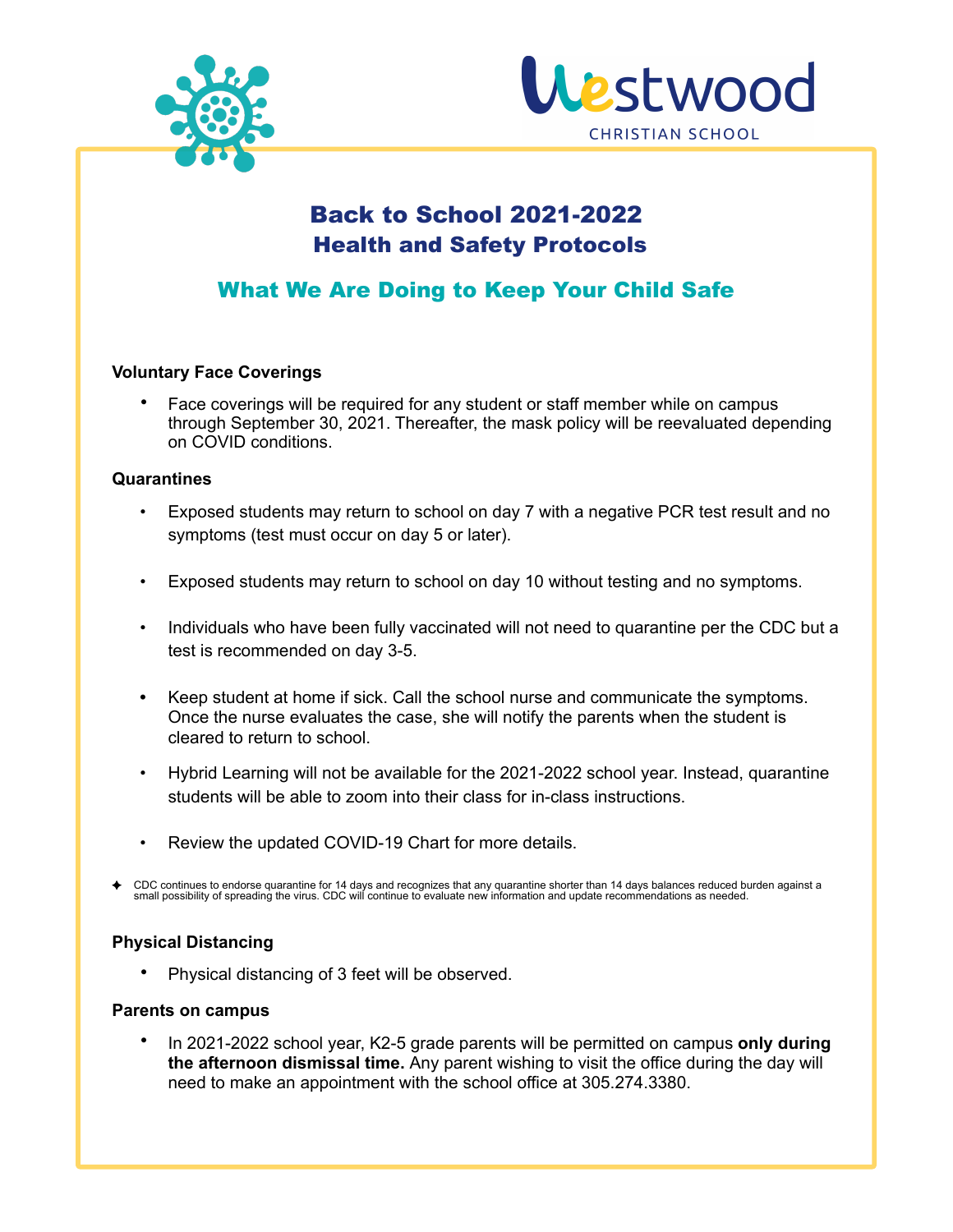

- **•** In order to minimize the number of people who come into the buildings, we are allowing only students, teachers and staff to come inside. **Parents are not permitted inside the school buildings without an appointment.**
- **•** We recommend communicating with teachers either by phone or by email. Appointments will be granted between 9:00AM and 2:00PM based on teacher availability.
- **•** Parents must call the office at least 24 hours in advance to schedule the appointment.

#### **Morning Drop-Off**

- Parents will be asked to self-screen their children before bringing them to school. **Children who have a fever of 100.4 or above or show any signs or and symptoms of sickness will not be permitted to attend on-campus classes.**
- **K2-Grade1** will enter campus through Gate 3. Parents will park and walk their children to their individual classrooms using the exterior glass doors of the classroom.
- **Grades 2-5** will enter campus through Gate 4. Students will exit their vehicle at the designated drop-off area (same as check point last year). Students may be dropped off beginning at 7:30AM and will report directly to their classrooms.
- **Middle and High School:**
	- Grades 6-8 will enter campus through Gate 4. Students will exit their vehicle at the designated drop-off area (same as check point last year). Students may be dropped off beginning at 7:20AM and will **report directly to the pavilion by the gym.**
	- Grades 9-12 will enter campus through Gate 4. Students will exit their vehicle at the designated drop-off area (same area as check point last year). Students may be dropped off beginning at 7:20AM and will **report directly to the mezzanine.**
- Parents must remain in their vehicles during morning drop-off unless they have a scheduled appointment.

#### **Afternoon Dismissal**

- **Grade K2-1:** Students will be picked up through the outside glass doors of their classroom.
- **Grades 2-5:** Students will be picked up through the **drive up pick-up line**.
- **Grades 6-12**: Parents will pick up their children **through the car line** .
- Parents must remain in their vehicles while in the car line.
- Parents who have children participating in after school activities may park in the available spots by the baseball field and observe their children in their after school activity. If the activity is within a classroom, parents must remain in their vehicle and must not enter the school building.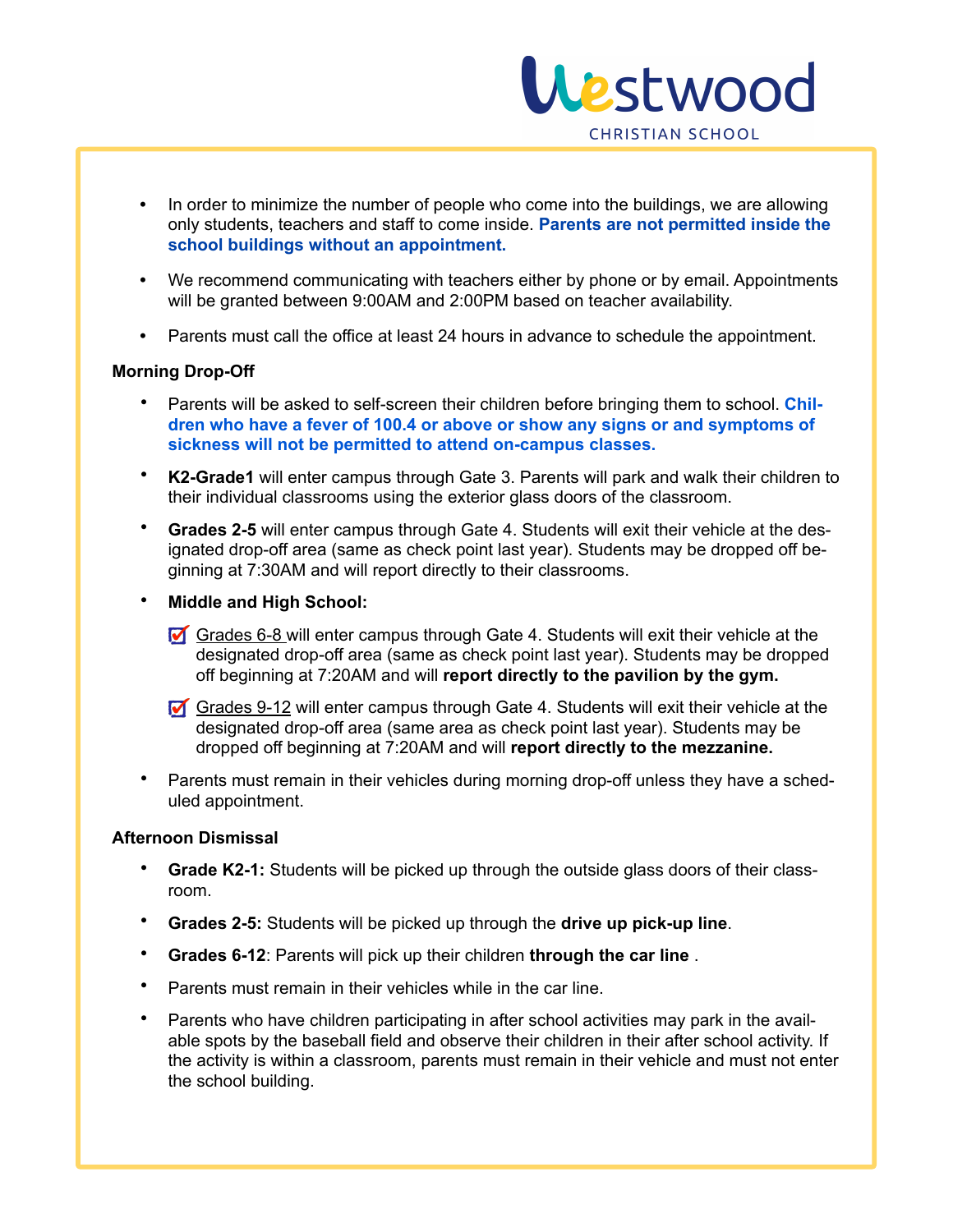

#### **School Clinic Procedure**

- Teachers will notify our school nurse when students in the classroom are displaying symptoms or verbalize they are not feeling well.
- Upon notification, the school nurse will go to the classroom and escort the student to the school health clinic.
- Upon arrival to the clinic, the school nurse will check the student's vital signs and notify the parents and, if necessary, health authorities, to insure optimum student health and safety.
- The school nurse will complete a **COVID-19 Return to School Timeline Form.** This form will be provided to the student at the time of departure. Parents will receive a follow up email.
- In order for the child to be admitted back to school, parents must provide the school nurse with the COVID-19 test and or medical clearance to return to school. Please email the school nurse, Kristina Diaz-Rivas.

#### **Enhanced Cleanliness**

- Westwood Christian School will continue to encourage good **hand hygiene,** reminding students and staff to wash their hands after using the restroom, before meals, etc. The school will continue to provide access to hand sanitizer throughout the day.
- **Touch-points.** (i.e. doorknobs, light switches, stair railings, etc.) will continue to be disinfected throughout all buildings on a daily basis.
- All **classrooms will be thoroughly cleaned** each evening after school is dismissed by SFM Company.
- Teachers and staff will continue to have access to **disinfectant supplies** to clean regularly high touch areas such as students' desks throughout the day.

#### **Lunch**

School lunch will resume in the cafeteria for the 2021-2022 school year.

- **•** Students will have the option to bring lunch from home or pre-order lunch from Wholesome Food Service**. Lunches delivered to school using a meal delivery service (i.e. Uber Eats, Door Dash, etc.) WILL NOT BE PERMITTED.**
- Physical distance is observed while dining.